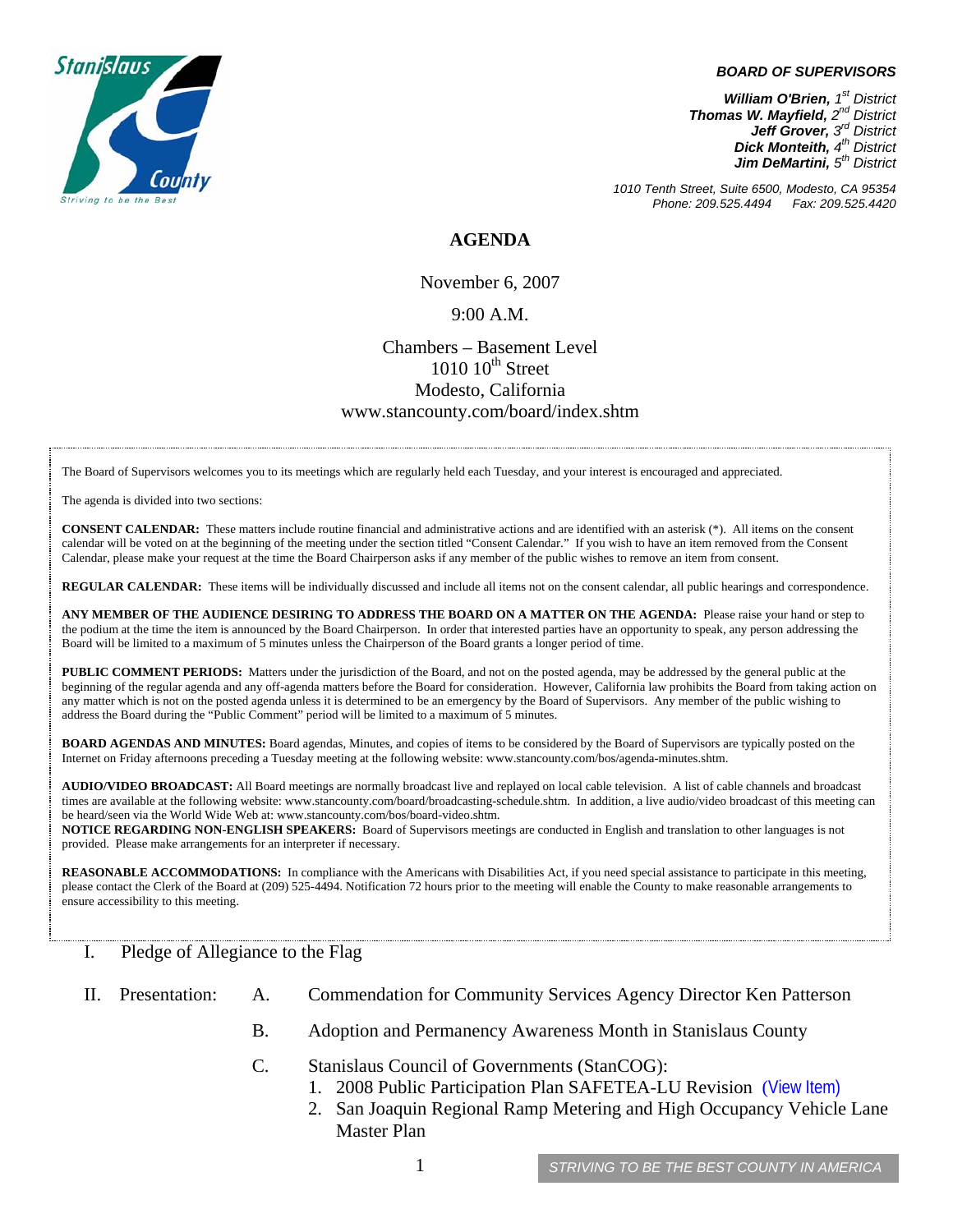## III. Public Comment Period

IV. Consent Calendar

# V. Agenda Items

- A. Miscellaneous
- \* 1. Approval of the Minutes for October 30, 2007 ([View Item\)](http://www.stancounty.com/bos/minutes/2007/min10-30-07.pdf)
- \* 2. Acceptance of the Resignation of Ken Patterson from the Stanislaus County Children and Families Commission, the Stanislaus County Children's Council and the Community Health Care Center Board for Health Services Agency ([View Item\)](http://www.stancounty.com/bos/agenda/2007/20071106/A02.pdf)
- \* 3. Approval of Appointments of:
	- a. Sheriff Adam Christianson and Cheryl Heppner to the Stanislaus County Children's Council ([View Item\)](http://www.stancounty.com/bos/agenda/2007/20071106/A03a.pdf)
	- b. Patricia Foard Lockhart, Alan Patrick, Joseph Perez, Glenn Burghardt and Tammie Marie Smith to the Valley Home Municipal Advisory Council ([View Item\)](http://www.stancounty.com/bos/agenda/2007/20071106/A03b.pdf)
	- c. Julio Arroyo to the Stanislaus Economic Development and Workforce Alliance ([View Item\)](http://www.stancounty.com/bos/agenda/2007/20071106/A03c.pdf)
- \* 4. Approval of Request from the City of Modesto for Use of the Courthouse Lawn on Saturday, December 1, 2007 for the Annual Celebration of Lights Parade ([View Item\)](http://www.stancounty.com/bos/agenda/2007/20071106/A04.pdf)
- \* 5. Approval of Commendation for the Tenth Annual Ag Hall of Fame Celebration Honoring The Burchell Nursery, Inc. ([View Item\)](http://www.stancounty.com/bos/agenda/2007/20071106/A05.pdf)
	- 6. Approval of the 2008 Board of Supervisors' Meeting Calendar ([View Item\)](http://www.stancounty.com/bos/agenda/2007/20071106/A06.pdf)
- B. Chief Executive Office
- \* 1. Approval to Accept the Fiscal Year 2007-2008 Grant from the Department of Justice for the District Attorney's Office Spousal Abuser Prosecution Program - District Attorney ([View Item\)](http://www.stancounty.com/bos/agenda/2007/20071106/B01.pdf)
- \* 2. Approval of Fiscal Year 2007-2008 Amended Egg Quality Contract with the California Department of Food and Agriculture - Agricultural Commissioner ([View Item\)](http://www.stancounty.com/bos/agenda/2007/20071106/B02.pdf)
- \* 3. Approval of Fiscal Year 2007-2008 Seed Certification Agreement with the California Crop Improvement Association - Agricultural Commissioner ([View Item\)](http://www.stancounty.com/bos/agenda/2007/20071106/B03.pdf)
- \* 4. Approval of Fiscal Year 2007-2008 Contracts with the California Department of Food and Agriculture: Nursery Stock Inspection, Sudden Oak Death, and High Risk Inspection - Agricultural Commissioner ([View Item\)](http://www.stancounty.com/bos/agenda/2007/20071106/B04.pdf)
- \* 5. Approval of Modification to the Stanislaus County Workforce Investment Act (WIA) Strategic Five-Year Plan for the Delivery of Employment and Training Services – Alliance Worknet ([View Item\)](http://www.stancounty.com/bos/agenda/2007/20071106/B05.pdf)
- \* 6. Approval to Fund the Development of Supplemental Groundwater Contours for the Turlock Groundwater Basin Association - Environmental Services ([View Item\)](http://www.stancounty.com/bos/agenda/2007/20071106/B06.pdf)
- \* 7. Approval to Fund the Development of Phase V of the Modesto Groundwater Basin Models for the Stanislaus and Tuolumne Rivers Groundwater Basin Association - Environmental Resources ([View Item\)](http://www.stancounty.com/bos/agenda/2007/20071106/B07.pdf)
- \* 8. Approval to Fund Economic Development Bank Proposals for Fiscal Year 2007-2008 from the Cities of Patterson and Turlock for Job Generating Infrastructure Projects - Chief Executive Office ([View Item\)](http://www.stancounty.com/bos/agenda/2007/20071106/B08.pdf)
- \* 9. Approval of the State's Emergency Medical Services Appropriation Standard Agreement with the Health Services Agency for Fiscal Year 2007-2008 for Stanislaus County ([View Item\)](http://www.stancounty.com/bos/agenda/2007/20071106/B09.pdf)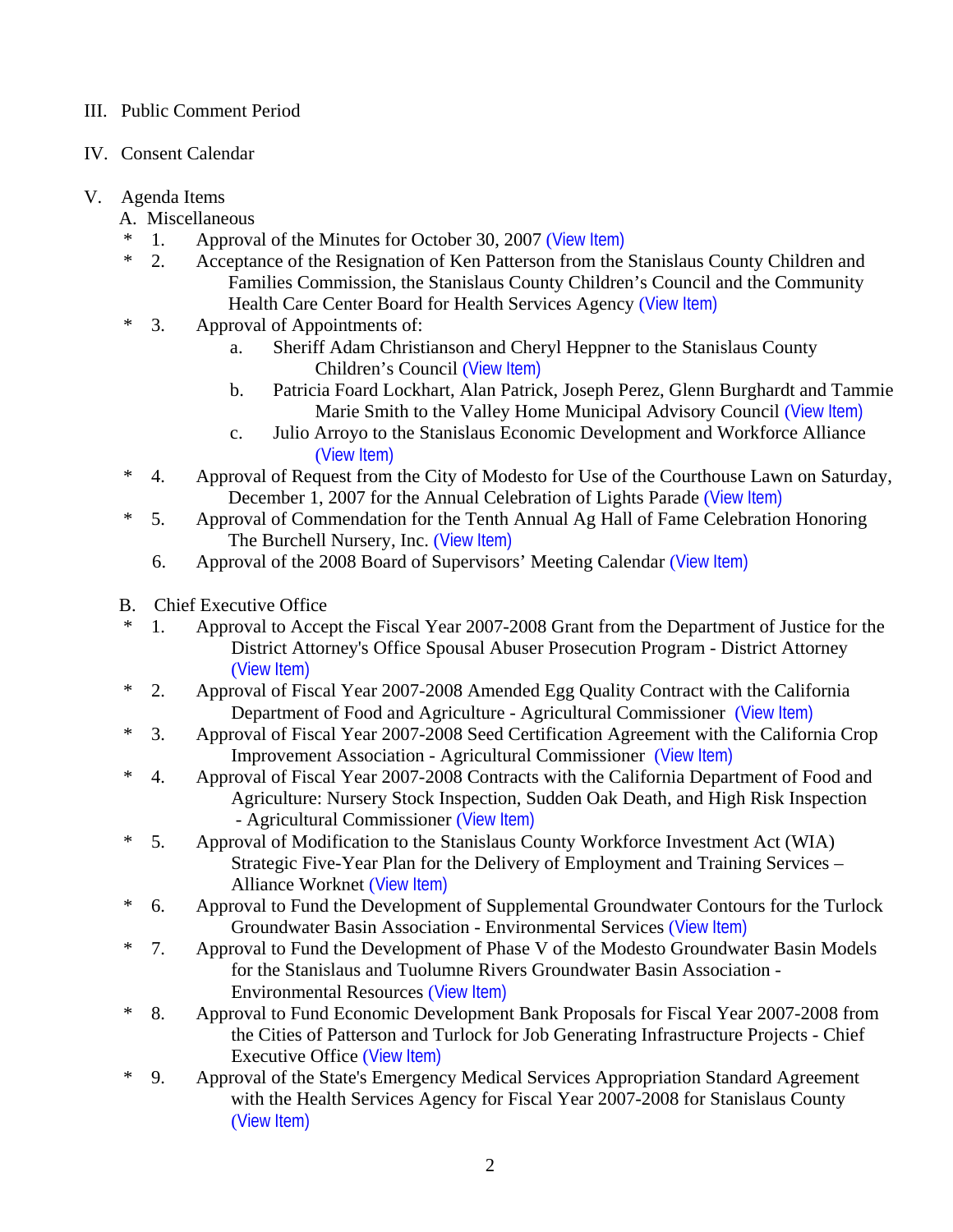- \* 10. Approval of the Closure of the Stanislaus County Library on Various Days in 2008 and 2009 ([View Item\)](http://www.stancounty.com/bos/agenda/2007/20071106/B10.pdf)
- \* 11. Acceptance of the Stanislaus County Treasury Pool's September 2007 Monthly Investment Report - Treasurer-Tax Collector ([View Item\)](http://www.stancounty.com/bos/agenda/2007/20071106/B11.pdf)
- \* 12. Approval to Sell Tax-Defaulted Properties Treasurer-Tax Collector ([View Item\)](http://www.stancounty.com/bos/agenda/2007/20071106/B12.pdf)
- \* 13. Approval to Enter into an Agreement with 21st Century EMI of Nevada, Inc., for the Removal and Disposal of Hazardous Waste at the Stanislaus County Household Hazardous Waste Collection Facility - Environmental Resources ([View Item\)](http://www.stancounty.com/bos/agenda/2007/20071106/B13.pdf)
- \* 14. Approval to Issue a Request for Qualifications and Proposals for Design and Engineering Services for the Juvenile Hall Security and Fire Alarm System Upgrade - Chief Executive Office ([View Item\)](http://www.stancounty.com/bos/agenda/2007/20071106/B14.pdf)
- \* 15. Approval to Award Contract to Calwater Drilling Co., Inc., of Turlock, California, for the Construction of the Woodward Reservoir Water Well and Water Filtration System - Parks and Recreation ([View Item\)](http://www.stancounty.com/bos/agenda/2007/20071106/B15.pdf)
	- 16. Authorization of \$30,000 in Funding for the Preparation of a North County Corridor Project Study Report - Chief Executive Office ([View Item\)](http://www.stancounty.com/bos/agenda/2007/20071106/B16.pdf)
	- 17. Consideration and Approval of the First Quarter Financial Report for Fiscal Year 2007-2008 Including Transfers from Appropriations for Contingencies and Staffing Adjustments - Chief Executive Office ([View Item\)](http://www.stancounty.com/bos/agenda/2007/20071106/B17.pdf)
- C. Department of Public Works
- D. Department of Planning and Community Development
- \* 1. Approval to Set a Public Hearing on December 4, 2007 at 9:20 a.m., to Introduce and Waive the First Reading of an Ordinance Amending Title 16 of the Stanislaus County Code, and Adopting by Reference the California Code of Regulations Title 24, 2007 Edition, of the California Building Standards Code ([View Item\)](http://www.stancounty.com/bos/agenda/2007/20071106/D01.pdf)
- E. County Counsel
- VI. Scheduled Matters
- VII. Correspondence
	- 1. This Board has received a revised letter from the Federal Emergency Management Agency (FEMA) regarding revisions to the Flood Insurance Study (FIS) Report and Flood Insurance Rate Map (FIRM) of the unincorporated areas of Stanislaus County which are to be used for floodplain management purposes and for all flood insurance policies and renewals issued. (Recommendation: Refer to the Department of Public Works, Planning and Community Development, and Chief Executive Office-Office of Emergency Services.) ([View Item\)](http://www.stancounty.com/bos/agenda/2007/20071106/Corr01.pdf)
	- 2. This Board has received the following claims: Anderson Homes; Mark Feigelson; Barbariae Boyette; and, Gary Richardson. (Recommendation: Acknowledge receipt of claims and refer to the Chief Executive Office - Risk Management Division.)

## VIII.Board of Supervisors' Reports

IX. Legislative, Fiscal and Management Report – Chief Executive Officer